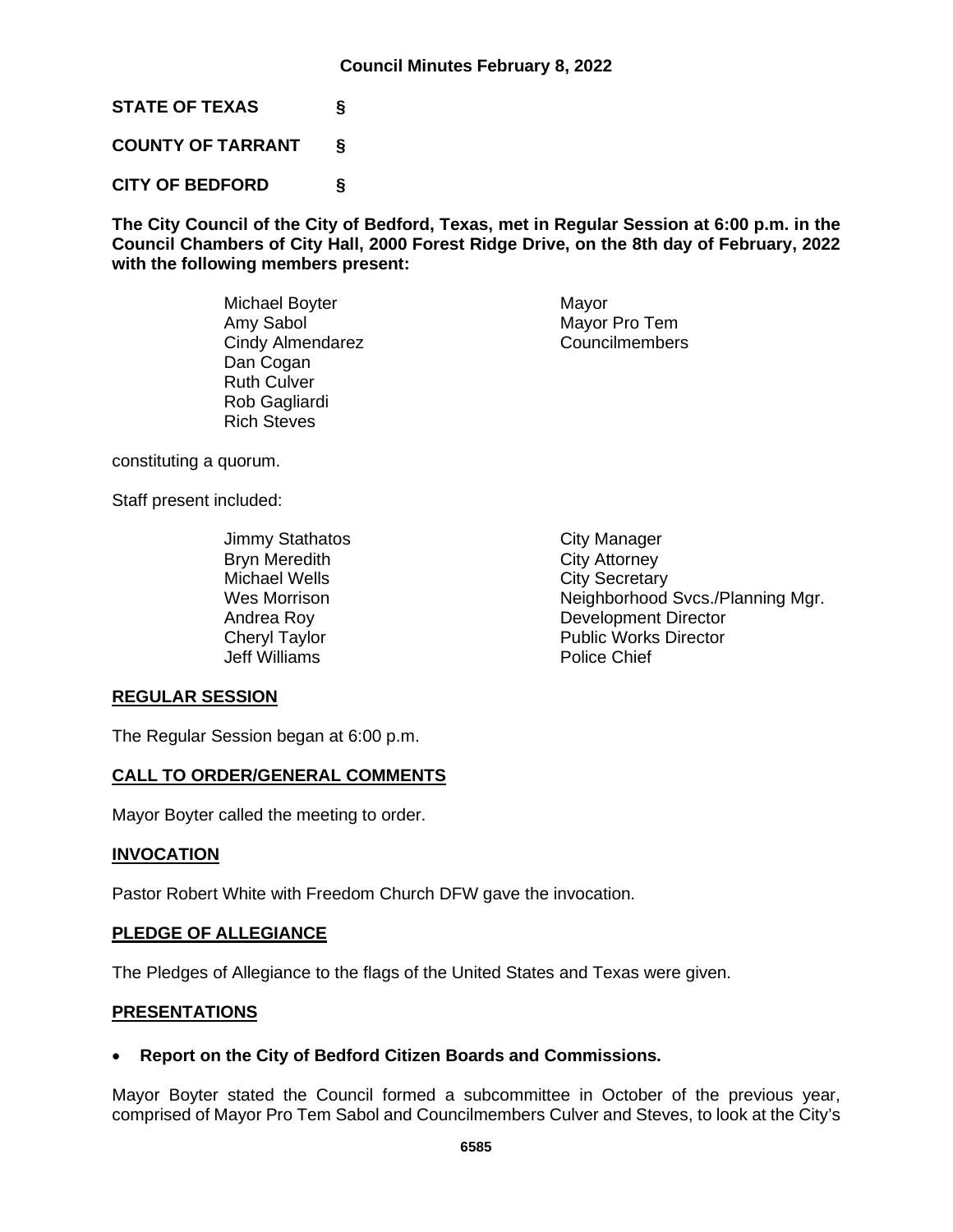Boards and Commissions in an effort to refine and repurpose some of them.

Councilmember Steves stated the subcommittee looked at modernizing the Boards and Commissions and bringing them up to date. He presented an overview of the subcommittee's process and steps, including interviews with the City Manager, the chairpersons, and the Council and staff liaisons, and sending out a survey to all other members. They felt the quasi-judicial entities, including the Planning and Zoning Commission (P&Z), Zoning Board of Adjustment (ZBA), and the Building and Standards Commission, take the highest priority with everything going on in the City. Their recommendations for the quasi-judicial boards include a new application form to separate out P&Z from the general application and combining Building and Standards and ZBA.

Mr. Steves stated their recommendations on the other "community" commissions" include renaming them "advisory boards" to distinguish them from the quasi-judicial boards; term limits for the chairpersons of two two-year terms; to have the staff liaisons conduct the meetings; training sessions for each board prior to taking on new members at the beginning of the fiscal year; merging the Parks and Recreation Board and the Beautification Commission; reducing the number of Cultural Commission members to five; discontinuing the Teen Court Advisory Board; having the staff liaison decide whether the minutes of meeting be taken by a staff or board member; reducing the number of meetings to six a year, with the board setting the dates of their meetings; and dissolving the Community Affairs Commission (CAC), with staff handling their programs.

There was discussion on the various boards and commissions as well as the recommendations from the subcommittee, including dissolving the CAC and the ability for the City to better communicate with the public than when the CAC was first created; the number of openings on the boards; the need for more volunteers and making it easier to get people to volunteer; staff liaisons being better at keeping meetings on track; information from board members being filtered through the chairperson; the role of the Teen Court Advisory Board to fundraise for the teen court program; finding volunteers with actual interests in serving on the boards; the combined Beautification Commission and Parks and Recreation Board serving as more of an advisory board than a work crew; filling the quasi-judicial boards prior to the community boards; ensuring that the boards and their activities follow Council's vision; holding joint work session of the Council and the P&Z; the revised application form for P&Z; the interview process for board members; having all board members reapply and interview; giving residents a reason to want to volunteer for the boards; quorum issues; having an application addendum for the Street Improvement Economic Development Corporation; the lack of budget for the Cultural Commission; removing the arts organizations places on the Cultural Commission; and CAC functions being handled by staff, including keeping the block parties and awards.

### **OPEN FORUM**

Nobody signed up to speak during Open Forum.

### **CONSIDER APPROVAL OF ITEMS BY CONSENT**

City Manager Jimmy Stathatos presented an overview of the items on the consent agenda.

Motioned by Mayor Pro Tem Sabol, seconded by Councilmember Steves, to approve the following items by consent:1, 2, 3, 4, 5 and 6.

Motion approved 7-0-0. Mayor Boyter declared the motion carried.

#### **1. Consider approval of the following City Council minutes:**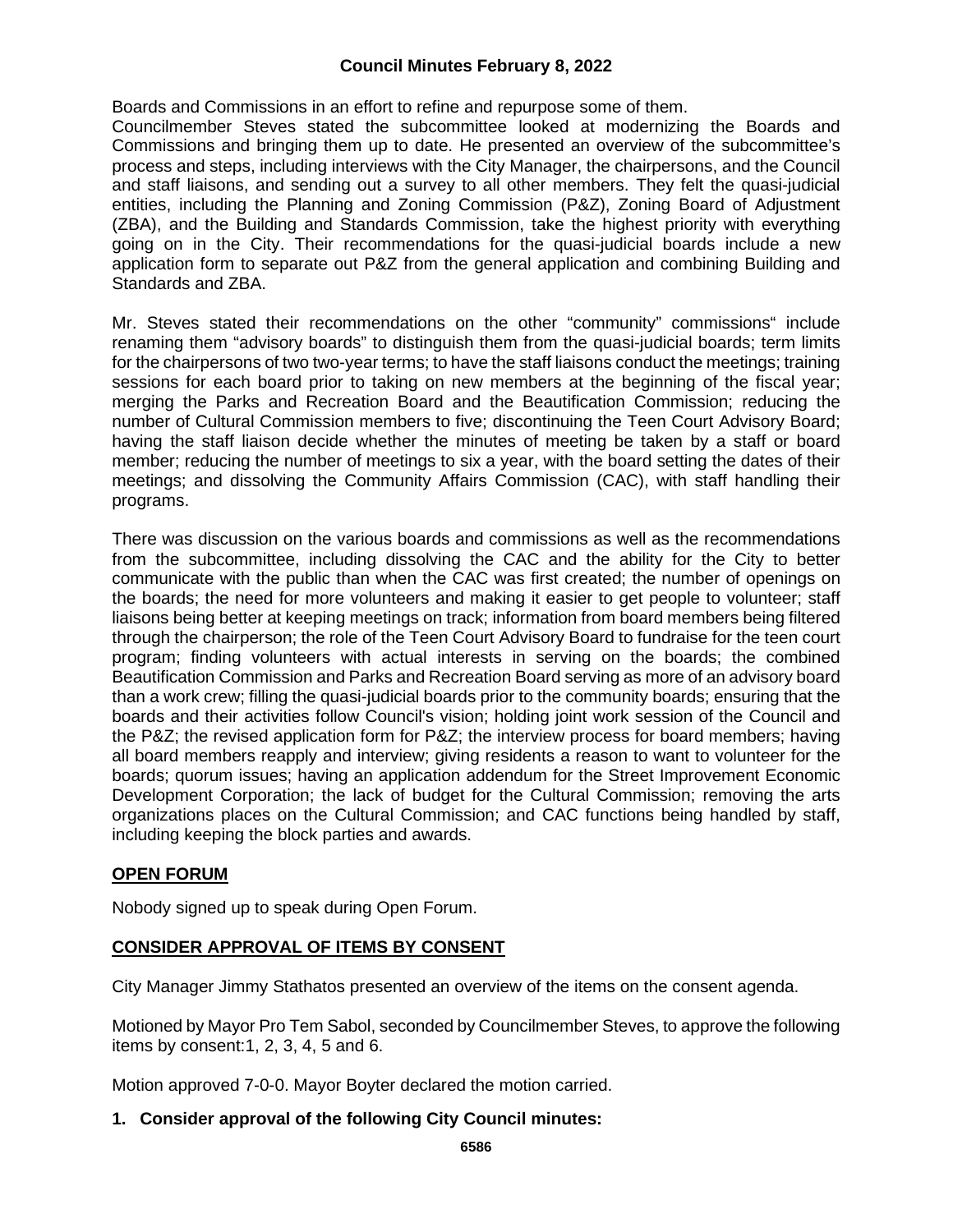## **a) January 25, 2022 regular meeting**

This item was approved by consent.

**2. Consider a resolution authorizing the City Manager to enter into an interlocal agreement with the Hurst-Euless-Bedford Independent School District for cooperative purchasing of goods, products, and/or services.**

This item was approved by consent.

**3. Consider a resolution authorizing the City Manager to utilize the City of Keller's Bulk Materials and Haul Off Contract with Lowery Sand & Gravel Co., Inc. in an amount not to exceed \$40,000 through a Master Interlocal Cooperative Purchasing Agreement with the City of Keller.**

This item was approved by consent.

**4. Consider a resolution authorizing the City Manager to execute Change Order No. 1 with Atkins Brothers Equipment Company, Inc. in the amount of \$157,245 for the Forest Ridge 12-Inch Water Line Project (SWIFT 20-11) for the replacement of the water line in Walter Street.**

This item was approved by consent.

**5. Consider a resolution authorizing the City Manager to enter into a three-year contract with B&B Wrecker Services, Inc. to provide towing and storage for City-initiated vehicle tows.**

This item was approved by consent.

**6. Consider a resolution authorizing the sale and consumption of alcoholic beverages at City of Bedford Special Events held at Old Bedford School and the Bark Park.**

This item was approved by consent.

### **NEW BUSINESS**

**7. Public hearing and consider a request for a Specific Use Permit to allow the expansion of a church property, legally described as Lot 2, Block 1 of the St. Vincent's Addition, commonly known as 1717 Schumac Lane, Bedford, Texas, and consisting of 3.742 acres. The property is generally located on the north side of Schumac Lane, east of Forest Ridge Drive. (PZ-SUP-2021-0000092)** 

Planning Manager Wes Morrison presented information regarding this item. The original specific use permit (SUP) was approved in 2015 for a religious facility. This item would amend the SUP to allow the construction of an 8,300 square foot sanctuary and a 7,800 square foot fellowship hall/office building in the rear of the property. Mr. Morrison presented an overview of the site plan, the elevations, and surrounding land uses. He stated staff received one favorable response from the legally required mailed notices to neighboring property owners. The Planning and Zoning Commission recommended approval of this item by a vote of 5-0-0.

In response to questions from Council, Mr. Morrison stated the location currently has 150 parking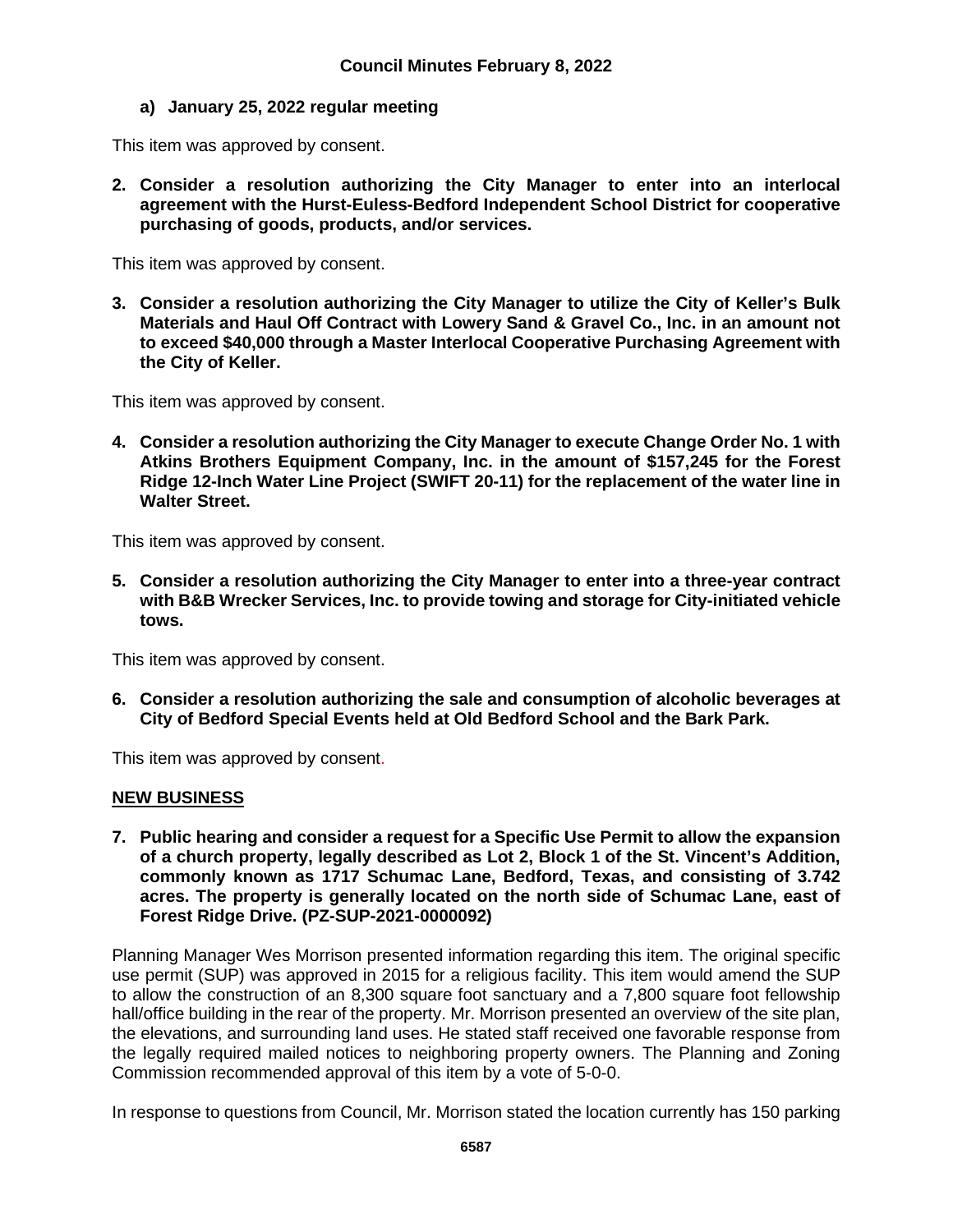spaces and the applicant proposes adding 39 spaces to accommodate the new buildings. The additional parking would be between proposed buildings and the adjacent multifamily property, while maintaining the 20-foot landscape buffer. He stated the 2015 SUP had a requirement for landscaping trees along the perimeter of the site, many of which have since died, but which will be replaced with the proposed SUP. He further stated the proposed use is approved for the site but per the City's Zoning Ordinance, if building permits for the building shown on the site plan are not received within a year of the approved SUP, then the applicant would have to go back through the process.

Mayor Boyter opened the public hearing at 7:19 p.m.

Awad Eskander, 1112 John McCain Rd, Colleyville – Mr. Eskander, the architect of record for the project, stated the church was approved for a SUP in 2015 and they did not apply for the building permits. He felt their design is respectful of the neighboring properties and they would maintain low light emission on the borderline of the property. He stated they have 58 more spaces than are required by Code. He asked that the eight-foot double-sided cedar fence already in place be left alone as part of the SUP approval as opposed to requiring a masonry fence.

Mayor Boyter closed the public hearing at 7:23 p.m.

In response to a question from Council, Mr. Morrison stated a six-foot fence was approved as part of the original SUP, and the Planning and Zoning Commission did not take any action as far as the fence.

Motioned by Councilmember Culver, seconded by Mayor Pro Tem Sabol, to approve a Specific Use Permit to allow the expansion of a church property, legally described as Lot 2, Block 1 of the St. Vincent's Addition, commonly known as 1717 Schumac Lane, Bedford, Texas, and consisting of 3.742 acres, including that the wooden fence be allowed to stay. The property is generally located on the north side of Schumac Lane, east of Forest Ridge Drive. (PZ-SUP-2021-0000092)

Motion approved 7-0-0. Mayor Boyter declared the motion carried.

**8. Public hearing and consider an ordinance amending Section 1.2.B of the Zoning Ordinance, entitled "Definitions" and Section 3.2.C of the Zoning Ordinance, entitled "Permitted Uses" as they pertain to the regulation of Short-Term Rental uses. (PZ-Zoning Amend-2021-50069)**

Mr. Morrison presented information regarding this item. He stated Council approved regulations for short-term rentals in October. This item would allow short-term rentals as a permitted use within the single-family zoning classification as well as add it to the definition section of the Zoning Ordinance. The Planning and Zoning Commission recommended approval of this item by a vote of 5-0-0.

Mayor Boyter opened the public hearing at 7:25 p.m.

Nobody chose to speak during the public hearing.

Mayor Boyter closed the public hearing at 7:25 p.m.

Motioned by Councilmember Gagliardi, seconded by Mayor Pro Tem Sabol, to approve an ordinance amending Section 1.2.B of the Zoning Ordinance, entitled "Definitions" and Section 3.2.C of the Zoning Ordinance, entitled "Permitted Uses" as they pertain to the regulation of Short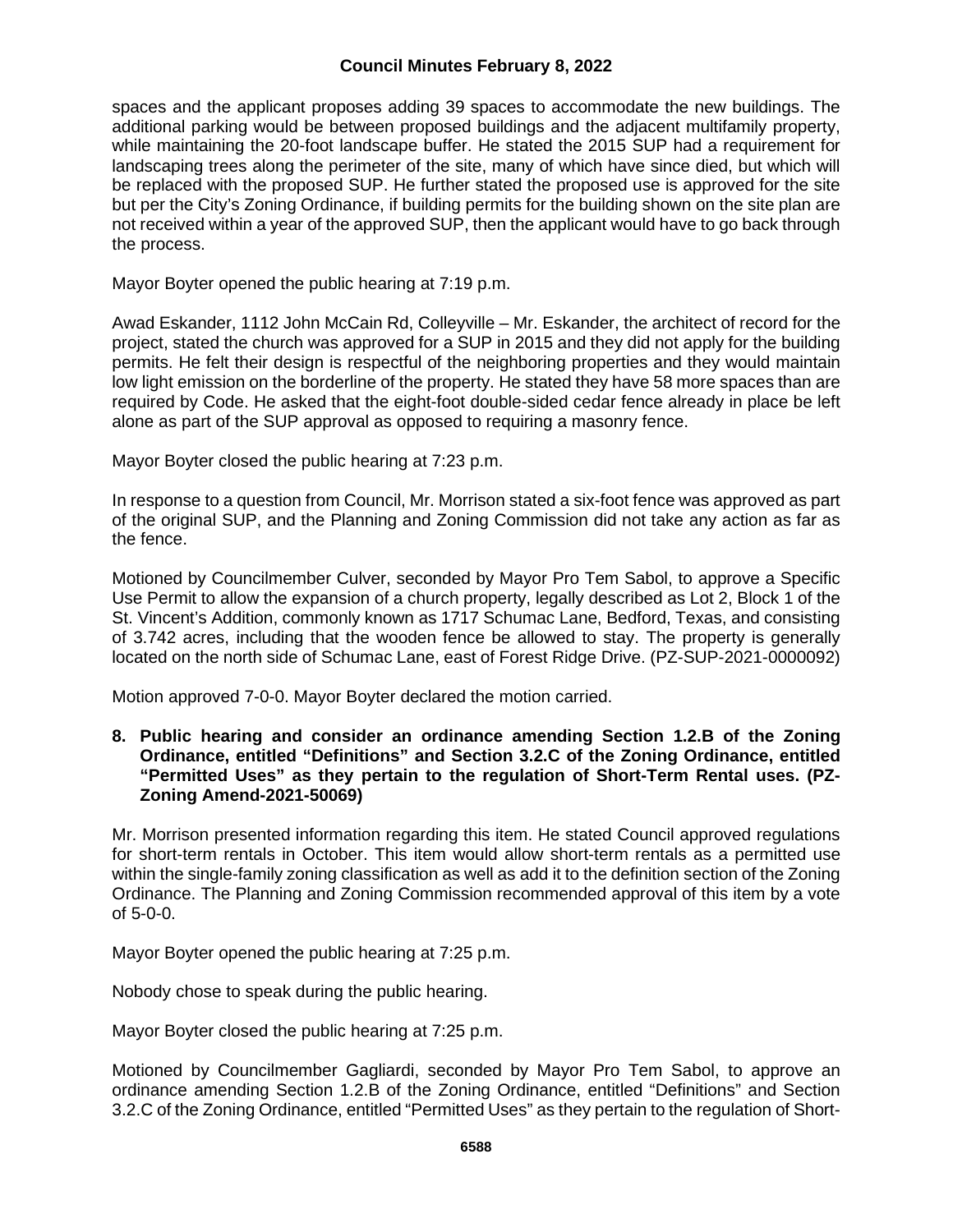Term Rental uses. (PZ-Zoning Amend-2021-50069)

Motion approved 7-0-0. Mayor Boyter declared the motion carried.

#### **9. Public hearing and consider an ordinance amending Section 3.1 of the Zoning Ordinance, entitled "Schedule of Permitted Uses" specifically related to Group Homes. (PZ-Zoning Amend-2021-50071)**

Mr. Morrison presented information regarding this item. He stated group homes are allowed as a use in single-family districts with a specific use permit (SUP). This item is to amend the schedule of uses in the Zoning Ordinance to allow group homes as a use in all single-family residential uses, based on consultation with the City Attorney and to follow fair housing rules. He presented an overview of the definition of a group home and stated the Planning and Zoning Commission recommended approval of this item by a vote of 5-0-0.

In response to questions from Council, City Attorney Bryn Meredith stated that locations where there is no medical treatment being performed are protected under the Fair Housing Act. Such locations could not be disqualified under zoning, but City, state, and federal occupancy, construction and building codes would still apply. He further stated the annual registration requirement for groups homes is ministerial and appropriate.

There was discussion on the possibility of certain organizations buying up entire neighborhoods, that there is no requirement for residents to be alerted when a property is purchased for a group home, and the City's regulation about prohibiting group homes from being within a certain radius of each other.

Mayor Boyter opened the public hearing at 7:37 p.m.

Nobody chose to speak during the public hearing.

Mayor Boyter closed the public hearing at 7:37 p.m.

Motioned by Councilmember Culver, seconded by Councilmember Gagliardi, to approve an ordinance amending Section 3.1 of the Zoning Ordinance, entitled "Schedule of Permitted Uses" specifically related to Group Homes. (PZ-Zoning Amend-2021-50071)

Motion approved 6-1-0. Mayor Boyter declared the motion carried.

Voting in favor of the motion: Mayor Boyter, Mayor Pro Tem Sabol, Councilmember Cogan, Councilmember Steves, Councilmember Culver, and Councilmember Gagliardi

Voting in opposition to the motion: Councilmember Almendarez

#### **10. Discussion and receive Council direction on calling an election to amend the City of Bedford Charter.**

The City Council reviewed the recommended amendments to the City Charter as presented by the Charter Review Commission at the previous meeting.

Council was of the consensus to approve the recommended changes: Section 2.03 - Qualifications to add language that the members of council be residents of the city for at least one continuous year prior to being elected; Section 3.07 – City attorney to add language that the City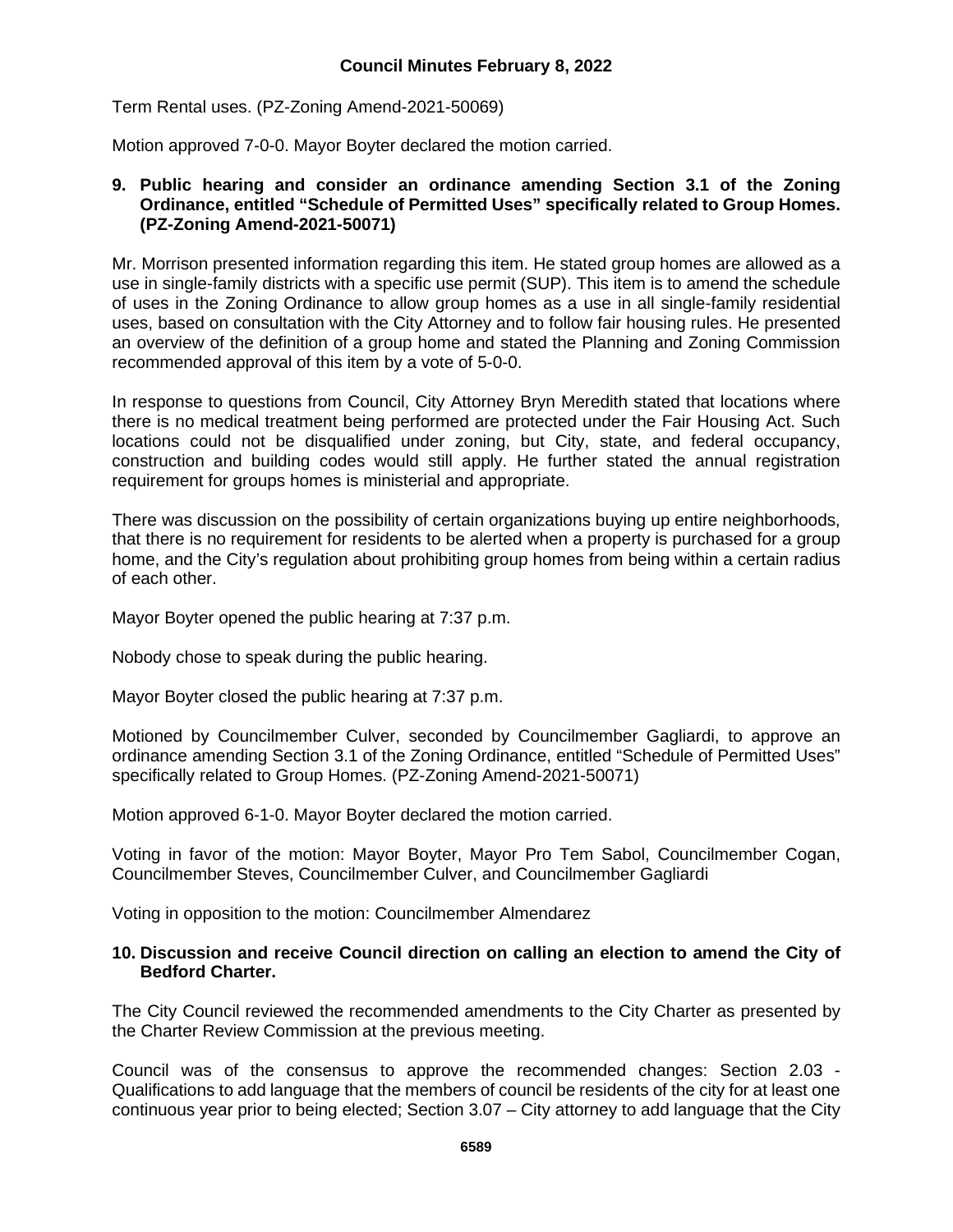Attorney shall be appointed or removed from office by a minimum of four affirmative votes of the City Council; and Section 9.04 – Legal effect by removing the last sentence as it was outdated.

Council discussed the recommended changes to Section 2.04 – Compensation, which would establish a monthly stipend of \$300 per month for the Mayor and \$200 per month for the rest of Council. City Attorney Bryn Meredith stated that such compensation by the City would allow a lawsuit brought against a member of Council in their official capacity be dismissed and require it to be filed against the City itself. There was discussion on the amount of compensation, including whether it be per month or per meeting, and how to inform voters about the reasoning behind the amendment. A majority of Council was in favor of this item, with the amount changed to \$15 per month.

Council discussed a recommended new section to the Charter that a member of Council forfeits their office if they are convicted in court of a Class A or B misdemeanor or a crime of moral turpitude or failed to attend three consecutive Council meetings without first being excused by Council. There was discussion on what constituted moral turpitude and the process for getting excused by Council for absences. A majority of Council was in favor of removing the language regarding moral turpitude in the first subsection and the subsection on Council absences in its entirety.

Council discussed the recommend new section to the Charter regarding the procedures for expulsion or forfeiture of office, including whether it only applied to a member of Council interfering with the City Manager's subordinates. Council was of the consensus for the City Attorney to revise the language and further to not call a charter election for May.

Council discussed the recommended changes to Section 8.02 – Municipal Judge. The first change is to add competent practicing lawyers who maintain or are employed by at a law office with a physical street address in Tarrant County to those eligible to serve as the municipal judge. There was discussion on how long the current municipal judge has been in office, the definition of the word "competent," and the reasoning behind the change being to expand the pool of candidates for the position. The second change is to add language that an appointed municipal judge could be removed by the City Council after notice and an opportunity to be heard at a public hearing. Mr. Meredith stated that state law would not allow Council to remove an appointed municipal judge, outside of malfeasance, unless the Charter provides an alternate method for removal.

Council further discussed the last two sentences in Section 8.02 that established term limits for the municipal judge, including a discrepancy in the sentences regarding an elected versus an appointed judge. Council was of the consensus for more research to be done on this section, including surveying other cities' charters regarding residency and term limits.

### **11. Mayor/Council Member Reports**

No reports were given.

### **12. City Manager/Staff Reports**

City Manager Jimmy Stathatos thanked everybody who attended the town hall meeting about the operations of The Center, specifically the YMCA option. Staff is currently working on a frequently asked questions section for the website. He reported that a town hall meeting on the Performing Arts Center will be held on February 17, 2022.